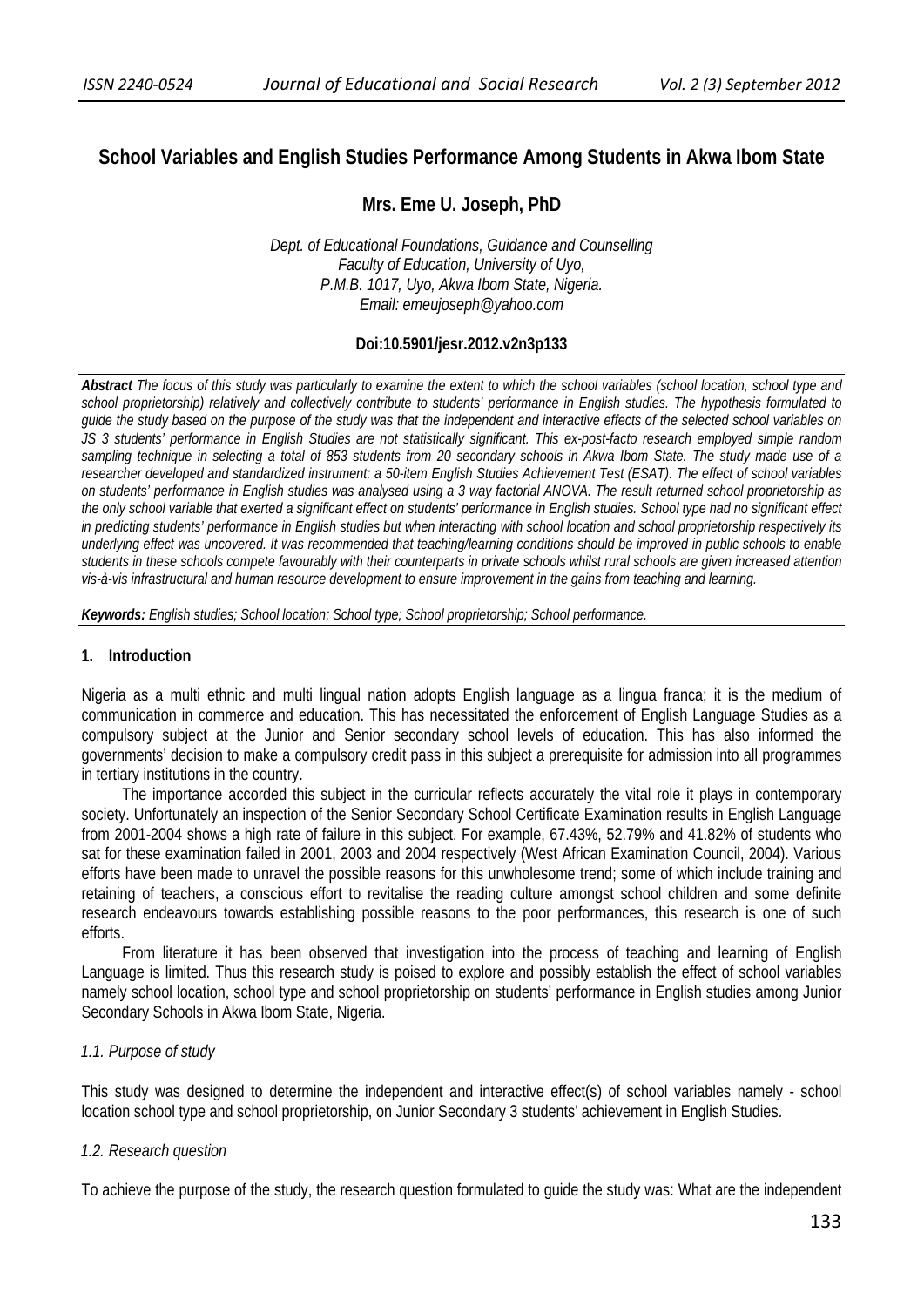and interactive effects of school variables (school location, school type and school proprietorship) on JS 3 students' performance in English Studies?

#### *1.3. Research hypothesis*

The hypothesis to be tested in this research stated in the null form is: The independent and interactive effects of school variables (school location, school type and school proprietorship) on JS 3 students' performance in English Studies are not statistically significant.

#### **2. Review of Related Literature**

According to Flanagan (2001) to deny children the opportunity to attend single-sex schools is to say that there is no value in specifically creating an environment to concentrate on the needs and interests of boys and girls separately. The purpose of single-sex schools must be to teach personal qualities to boys and girls that enhance their masculine and feminine natures and roles and re designed in different ways to provide the environment, guidance and training that is unique to each sex, and to concentrate on activities that are of particular interest to boys and girls. He Flanagan (2001) further posits that single-sex schools are for providing particular role model guidance for boys and girls to grow up to be men and women by concentrating on developing masculine and feminine qualities which are ultimately in service to each other and should be accompanied with mostly coed schools, as coed instruction and social development are most important and beneficial.

From a study conducted by Feingold (1988) to examined the relationship between gender and eight scales of cognitive ability using Differential Aptitude Test (DAT) administered on 193, 844 secondary students (grades 8-12) he that found girls scored higher on spelling, language, and clerical speed while boys scored higher on mechanical reasoning and space relations. No difference was found on verbal reasoning, abstract reasoning, or numerical ability.

Riordan (1990) conducted separate analyses for students by sex and race on academic and attitudinal outcomes. He discovered that among African American and Hispanic American students attending Catholic Secondary Schools, both males and females in single-sex schools scored higher on standardized cognitive tests than their peers in mixed-sex schools.

Harker and Nash (1997) used data gathered in a longitudinal study of more than 5,000 eighth-grade students in New Zealand to confirm statistically significant differences in favour of girls at single-sex schools. Yet after applying controls for ability levels and for social and ethnic backgrounds, differences disappeared. Studies that have found positive achievement outcomes attributable to the single-sex environment have all dealt with single-sex schools rather than classes.

Khandker, Lavy and Filmer (1994) were interested in surveying the school performance of male and female students from various regions in Morocco and the role played by demand – and supply – side factors in various educational outcomes.

Analysis of the data confirms the educational and cognitive achievements in Morocco are higher for wealthy and urban households than for poor and rural households urban children and rural boys consistently outperform rural children and rural girls respectively, in school attendance and attainment. The school attendance rate is 90 percent in urban areas as compared to 48 percent in rural areas and 64 percent for rural boys as compared to 32 percent for rural girls. Similarly, the completion rate for rural primary school pupils is 60 percent compared to 87 percent for urban pupils and it is 63 percent for rural boys as compared to 56 percent for rural girls. There were also sharp differences in cognitive achievement between male and female and between urban and rural children in Morocco. About 42.2% of these children were urban, 57.8% rural, 49.6% male and 50.4% female. Urban children outperformed their rural counterparts and boys outperformed girls.

#### *2.1. School location and academic performance*

Studies repeatedly show lower test performance for children from lower socioeconomic groups. In Nigeria; Ato (1986) in his study to find out students' attitude toward the easiness and difficulty of science observed that boys from urban schools. In another study, Jegede (1984) sought to find out the effects of non-cognitive correlates on secondary school students' achievement in physics. Based on a validated 50 item physics achievement test and three questionnaires for the students, teachers and school authorities, Jegede (1984) submitted the following findings: although there was no statistically significant difference between the performances of students from rural and urban schools, the mean score of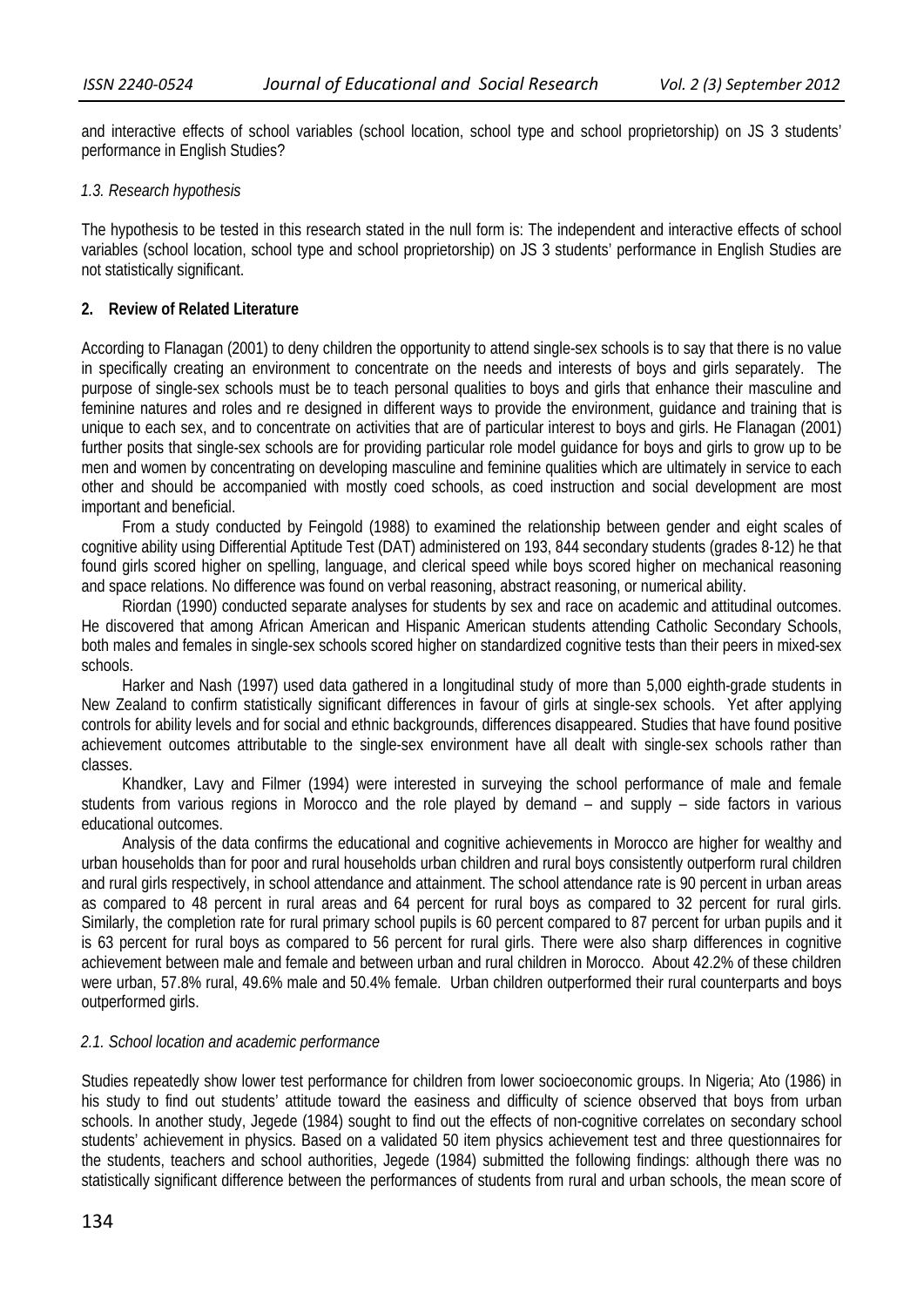students from school in urban settlement was higher than those in rural schools. In the same vein, Daramola's (1983) results on Basic Physics Test reveals also that urban students obtained a mean score which was greater than that obtained by the non-urban students. The observed significant difference in science achievement seemed obvious because most schools in urban settlement have better qualified teachers and facilities reasoned Jegede (1984) and Daramola (1983).

### *2.2. School proprietorship and academic performance*

Choice is present when families sometimes at great financial sacrifice, decide to send their children to private schools instead of public schools. In many ways parents and students make choices that affect their education futures. This some parents do because of the superior organizational attributes of private schools (Elmore & Fuller, 1996). Goldhaber (1996) analyzed the result of 3 000 students using the NELS data in Mathematics and reading. After controlling for socioeconomic status, he found no achievement advantage in private schools.

Private schools according to Lukbienski and Lubienski (2005) are free from much bureaucracy that plagues public schools they are able to avoid political entanglement but rather focus on a core academic curriculum. Coleman and Hoffer (1987) found a notable private school effect - inherent advantages for schools in the private sector that resulted in a greater academic achievement even after controlling for differences in student population.

Figlio and Stone (1997) reported on student achievement for over 5,000 students in public, private religious and secular private schools. Accounting for selection effects, they found evidence of a slight but significant negative private school effect for Mathematics and science achievement in religious schools relative to public schools, except for benefit from religious schools relative to public schools except for urban minorities who were found to benefit from religious schools while secular private schools were shown to offer a substantive advantage in these subjects.

More recently Kim and Placier (2004) found significant differences in a sub sample of 144 private schools in the NELS data with non-Catholic schools outperforming Catholic schools in reading, but not in Mathematics. Lukbienski and Lubienski (2005) observed that on using the 2000 NAEP dataset, they found that public schools were infact performing as well as private schools on Mathematics achievement. Yet most recently, Lubienski and Lubienski (2005) analyzed Mathematics achievement data of National Assessment of Education Progress (NAPE) using 19,000 4<sup>th</sup> graders from 7485 schools and more than 153,000  $8<sup>th</sup>$  graders from 6092 schools from NAPE using an advanced statistical tool (hierarchical linear modeling) to study the relationship between school controlling for demographic differences in the populations served by the school. Without controlling for student background difference private schools scored higher than public schools. After controlling for potential student and school-level confounding variable, like socioeconomic status, gender race, disability, English proficiency and school location. The overall study demonstrates that demographic differences between students in public and private schools more than account for the relatively high raw scores of private schools. Indeed after controlling for these differences the presumably advantageous private school effect disappeared and even reverses in most cases.

Obviously, these studies together present a rather blurred picture of the impact of different school sectors on student achievement. Indeed, findings from HSB, NELS and NAPE suggest that results are quite sensitive to methodological and sampling issues (Grogger and Neal, 2000).

### **3. Methodology**

### *3.1. Sample*

The study covered Akwa Ibom State in the Federal Republic of Nigeria. Akwa Ibom State is one of the 36 states in Nigeria. This state is located with the South-South geopolitical zone of Nigeria and it lies between latitudes 4º32' and 5º33' North of equator and longitudes 7º25' and 8º25' East of the Greenwich meridian, with a total area of 8412.00 square kilometers. The population of this study was made up of all the JS 3 students from both public and private secondary schools in Akwa Ibom State. There are a total of 438 secondary schools in Akwa Ibom State; this is made up of 240 public and 198 private schools with an approximate JS 3 student population of 29,000 for the 2005/2006 academic year. A total of 20 schools were sampled, from which 50 students were randomly sampled to make up a study sample of 1000 respondents. Out of the 1000 students, complete and correct data were obtained from 853 respondents of which, 407 were males and 446 were females representing a percentage of 47.7% and 52.3% respectively.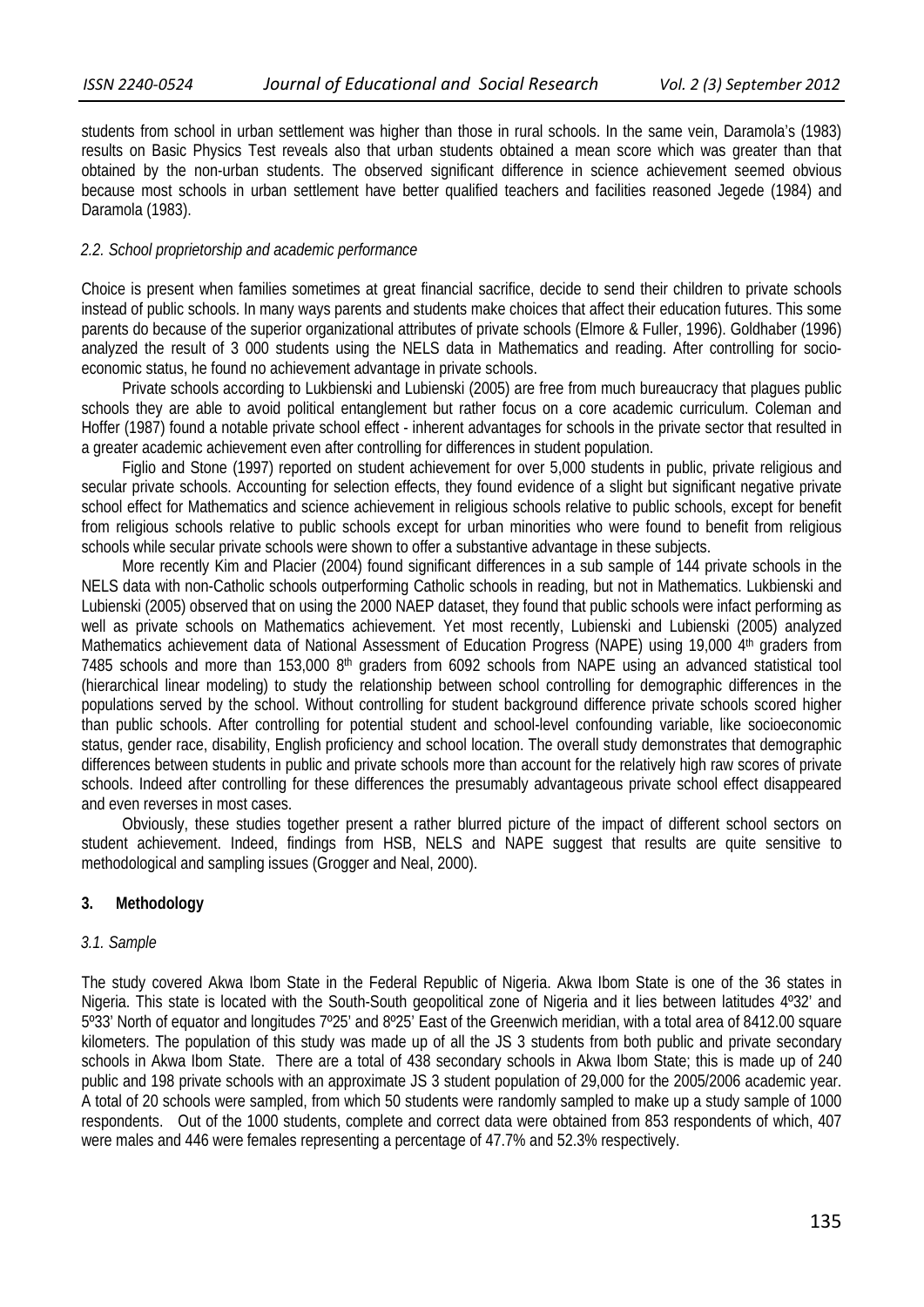### *3.2. Instrument*

The main instrument employed by the researcher to gather relevant information for this study; the instruments was the English Studies Achievement Test (ESAT). To ascertain the respondents' academic performance in English studies, a 60 item test for English studies was constructed and used. The researcher developed the instrument in accordance with the JS 3 syllabus. Considering the cognitive level of the students, items included in the instrument were based on knowledge, comprehension and application levels of Blooms taxonomy of educational objectives. The content areas tested on were: comprehension; antonyms; structure; synonyms; spellings and register. The test items were vetted and reviewed for face validity by Measurement and Evaluation experts and Secondary school teachers who are currently teaching English studies.

The English studies achievement test was pre-tested using 100 JS 3 students in four secondary schools within the study area. To make the final fifty (50)-item instrument, items with negative discrimination indices were discarded while those with low discrimination indices between 0.2 and 0.45 were restructured. The reliability coefficient for the English studies achievement test was 0.87 this was ascertained through the split-half method. The researcher with the assistance of English studies teachers in the sampled schools administered the instruments. These teachers were enlisted by the researcher as research assistance for the proper collection and collation of the relevant data from the respondents. Each instrument was administered within a day in each school so, data collection in each school lasted two days.

### *3.3. Design*

This research is part of a larger work which adopted the causal comparative design because in the course of conducting this research, the researcher had no direct control over the changes in the variables under study, therefore, the inferences from the dependent variables made are only based on the natural variations in the independent variables as they affect or effect the dependent variables.

### **4. Presentation and Discussion of Results**

This research used a total of 853 respondents out of which 407 representing 47.7% were males and 446 representing 52.3% were females.

| <b>FACTOR</b>         | <b>GROUP</b>  | N   | <b>PERCENTAGE</b> | MEAN  |
|-----------------------|---------------|-----|-------------------|-------|
|                       |               |     |                   |       |
| School Location       | 1(Urban)      | 409 | 47.9              | 49.31 |
|                       | 2 (Rural)     | 444 | 52.1              | 39.30 |
| School type           | 1(All Boys)   | 60  | 7.0               | 38.20 |
|                       | 2 (All Girls) | 121 | 14.2              | 43.02 |
|                       | 3(Coedu)      | 672 | 78.8              | 44.82 |
| School Proprietorship | 1(Public)     | 505 | 59.2              | 35.52 |
|                       | 2(Private)    | 348 | 40.8              | 56.55 |

**Table 1**: Group means and standard deviation of students' scores in English studies achievement test.

 $\Sigma$ N = 853 in all cases.

The result in Table 1 showed that 409 (47.9%) from school situated in urban areas scored a mean value of 49.31 to be superior to their 444 (52.1%) rural counterparts with the mean score of 39.30 on the ESAT. An inspection of the scores earned by the three groups classified on the basis of gender showed only slight disparity in scores of the 672 (78.8%) students from coeducational institutions had a mean score of 44.82 while the 121 (14.2%) from all girls' schools recorded a mean score of 43.02 and the 60 students from the all boys' school had 38.20 as their average score on the ESAT. The variable tagged school proprietorship showed a reasonable disparity in the margin of the scores earned by the 348 (40.8%) students from private school (56.55) while their peers from public schools had 35.52 as their average score on the ESAT. Results in Table will further establish the level of significance if any of the reported means.

To verify the only hypothesis of this study which states that - the independent and interactive effects of the school variables (school location, school type and school proprietorship) on JS 3 students' performance in English studies are not statistically significant, a 3-way factorial analysis of variance was employed. The independent and interactive effects of the independent variables (school location-categorized into urban and rural; school type-categorized as all boys, all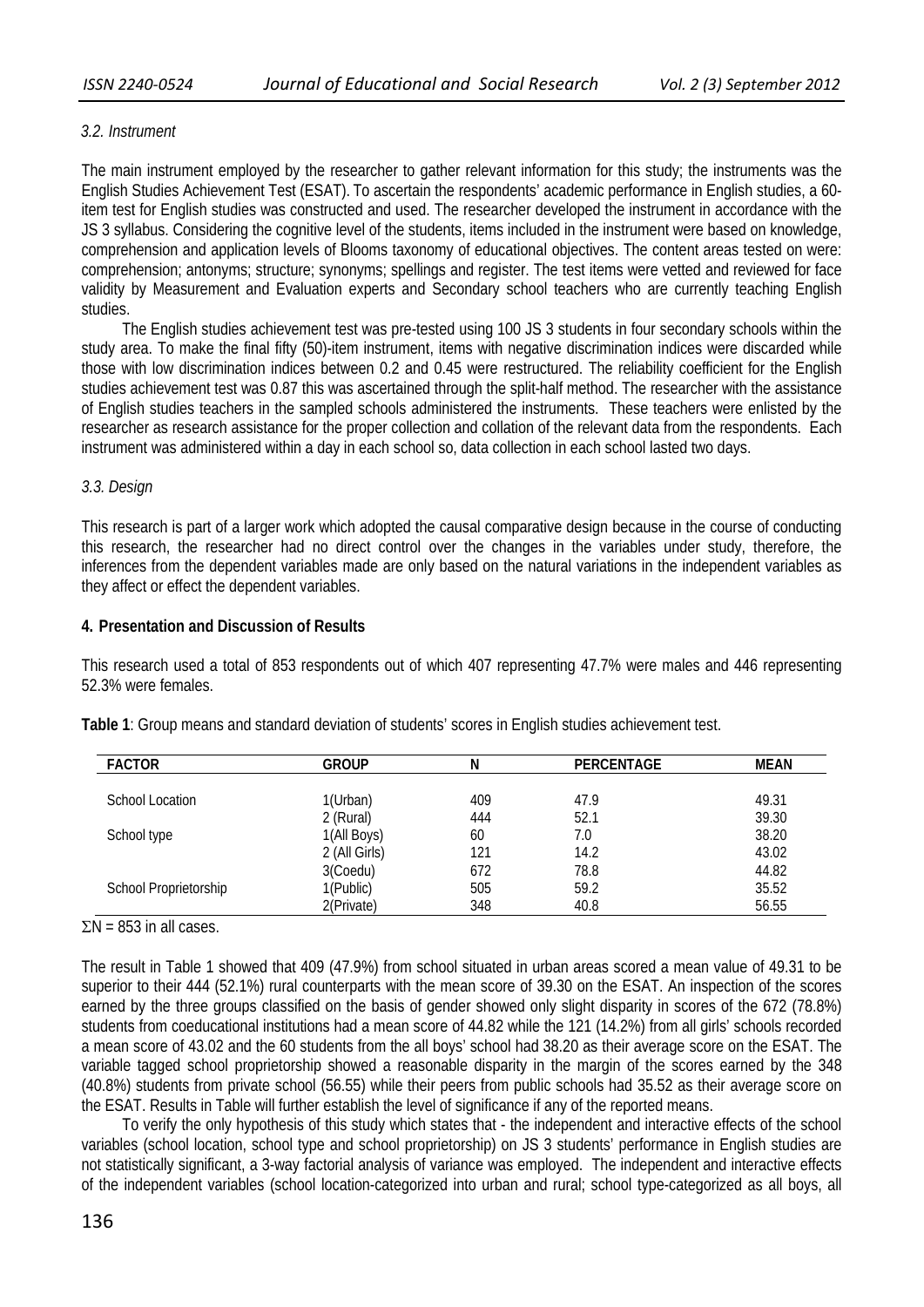girls and coeducational and lastly school proprietorship made into public (government owned) and privately owned schools, on the dependent variable JS 3 students' performance in English studies was analyzed. The result of the 3-way ANOVA is presented in Table 2.

**Table 2:** Results of Factorial ANOVA of Effect of School Location, School Type and School Proprietorship on Students' Performance in English Studies

| Source of variation   | Sum of squares | df  | <b>Mean Squares</b> | F      | Sig. of F |
|-----------------------|----------------|-----|---------------------|--------|-----------|
| Main effects          | 103493.71      | 10  | 10349.371           | 57.921 | 0.000     |
| School Location       | 237.008        |     | 237.008             | 1.326  | 0.250     |
| School type           | 225.014        | 2   | 112.507             | 0.630  | 0.533     |
| School proprietorship | 1402.929       |     | 1402.929            | 7.852  | 0.005     |
| 2-way Interactions    |                |     |                     |        |           |
| SL by ST              | 1125.528       | າ   | 562.764             | 3.150  | 0.043     |
| SL by SP              | 16.772         |     | 16.772              | 0.094  | 0.759     |
| SP by ST              | 1268.813       | 2   | 634.407             | 3.550  | 0.029     |
| 3-way Interactions    |                |     |                     |        |           |
| SP by ST by SL        | 12.255         |     | 12.255              | 0.069  | 0.793     |
| Error                 | 150450.02      | 842 | 178.682             |        |           |
| Total                 | 1912752.0      | 853 |                     |        |           |

### **R Squared = 0.408**

Table 2 showed the result of the effect of school location, school type and school proprietorship on students' performance in English studies. From the table it is shown that the F-ratio for type of school and school location are not statistically significant at 0.05 level. Thus the null hypothesis is retained for these two factors. On the same table, the F-ratio for school proprietorship is found to be significant at 0.05 alpha level. The researcher therefore rejects the null hypothesis for this factor and upholds the alternate hypothesis.

This result therefore implies that school location and type do not significantly affect students' performance in English but school proprietorship does significantly effects students' performance in the subject. This interpretation is further buttressed by the conspicuously higher mean score of 56.55 earned by students from privately owned schools as against a mean score of 35.52 for students in public schools. The variable were further subjected to a two-way interaction with each other .An underlying significant effect from the interaction school location by school type and school location by school proprietorship on students' performance in English studies were uncovered. A statistical display and a graphical representation of these significant interactions are shown in Table 3 and Fig. 1.

**Table 3:** Display of significant location by type interaction cell means on students' performance in English

| School type |         | <b>School location</b> |                          |                          |  |  |
|-------------|---------|------------------------|--------------------------|--------------------------|--|--|
|             | (Urban) |                        | 2 (Rural)                |                          |  |  |
|             | n       | x                      | n                        | X                        |  |  |
| Type 1      |         |                        |                          |                          |  |  |
| (All Boys)  | 60      | 38.40                  | $\overline{\phantom{a}}$ | $\overline{\phantom{a}}$ |  |  |
| Type 2      |         |                        |                          |                          |  |  |
| (All Girls) | 66      | 38.52                  | 55                       | 48.44                    |  |  |
| Type 3      |         |                        |                          |                          |  |  |
| (Coed)      | 380     | 34.58                  | 292                      | 58.14                    |  |  |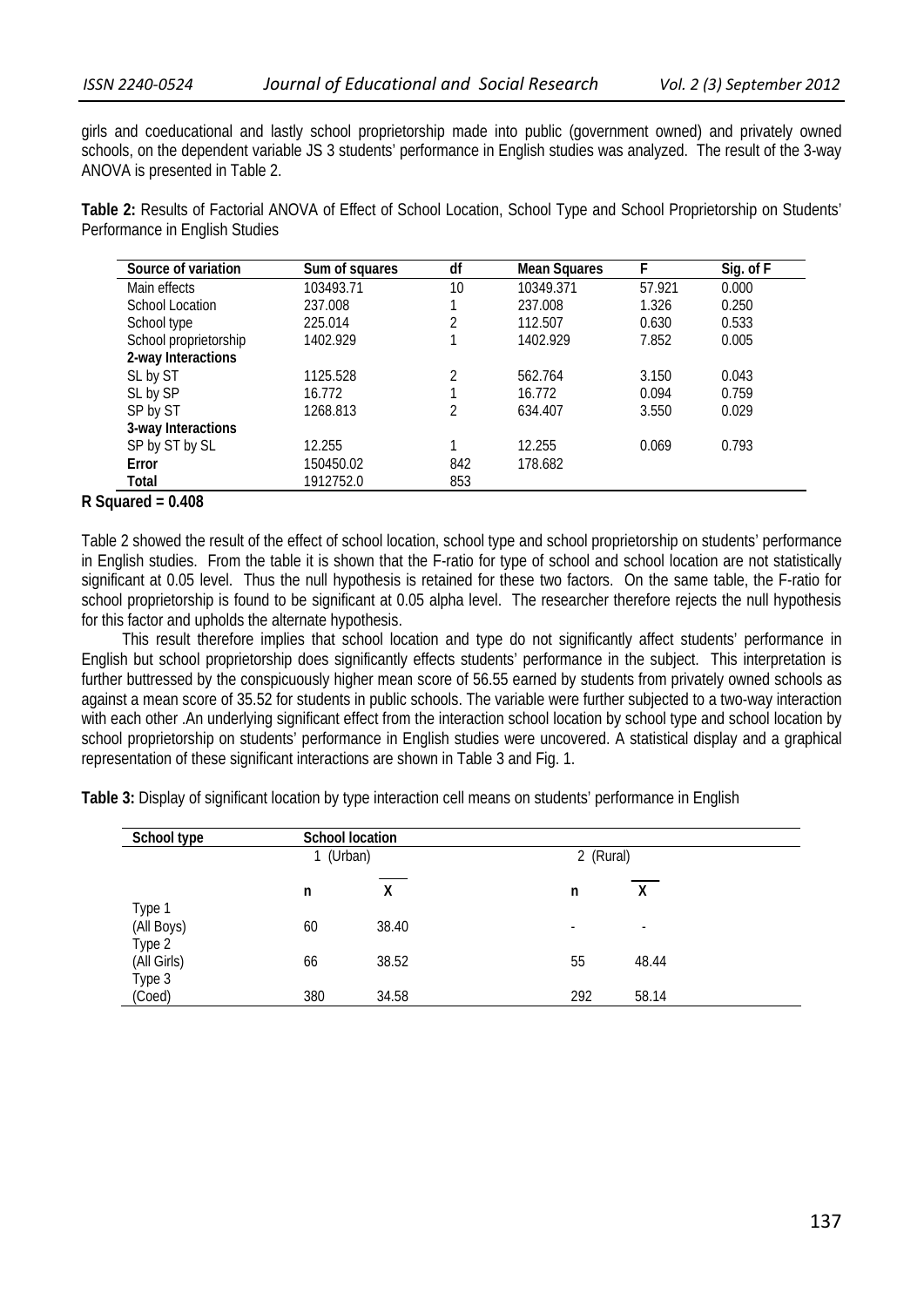

**Fig. 1:** A plot of school location by school type interaction cell means on student's performance on English studies

School location and school type as single factors do not significantly affect students' performance in English as shown by their insignificant F - ratio of 1.326 and 0.630 respectively (Table 2 refers). But entries on Table 3 as graphically represented in Fig. 1, has shown the nature of the effect of interaction of school type and school location on students' performance in English. Although the result on Table 1 showed that urban students had a higher mean score of 49.31 as against 39.30 by rural students, when school location interacted with school type the urban advantage under the combined effect of school type was uncovered. Thus it can be interpreted that students in urban schools perform poorly when the variable of school type comes into play. This is shown by a conspicuously wide gap in the performance of students in coeducational schools from rural and urban settings as indicated by a 58.14 mean score for rural students and a 34.58 mean score from urban students (Table 3 refers). From the graph it is shown that students from all girls in both urban and rural areas performed almost at par while students from coeducational schools in the rural areas out performed those in urban settlements. Thus it was obvious that students in urban schools performed poorly when the variable of school type was introduced.

|                   |    |                          | School type |                       |     |                   |  |
|-------------------|----|--------------------------|-------------|-----------------------|-----|-------------------|--|
| School            |    | Type 1<br>(All Boys)     |             | Type 2<br>(All Girls) |     | Type 3<br>(Mixed) |  |
| proprietorship    |    |                          |             |                       |     |                   |  |
|                   | n  | v<br>∧                   | n           | Χ                     | n   | Λ                 |  |
| Public<br>Private | 60 | 32.40                    | 66          | 27.80                 | 380 | 28.90             |  |
|                   | -  | $\overline{\phantom{a}}$ | 55          | 44.50                 | 292 | 56.70             |  |

**Table 4**: Display of significant proprietorship by type interaction cell means on students' performance in English studies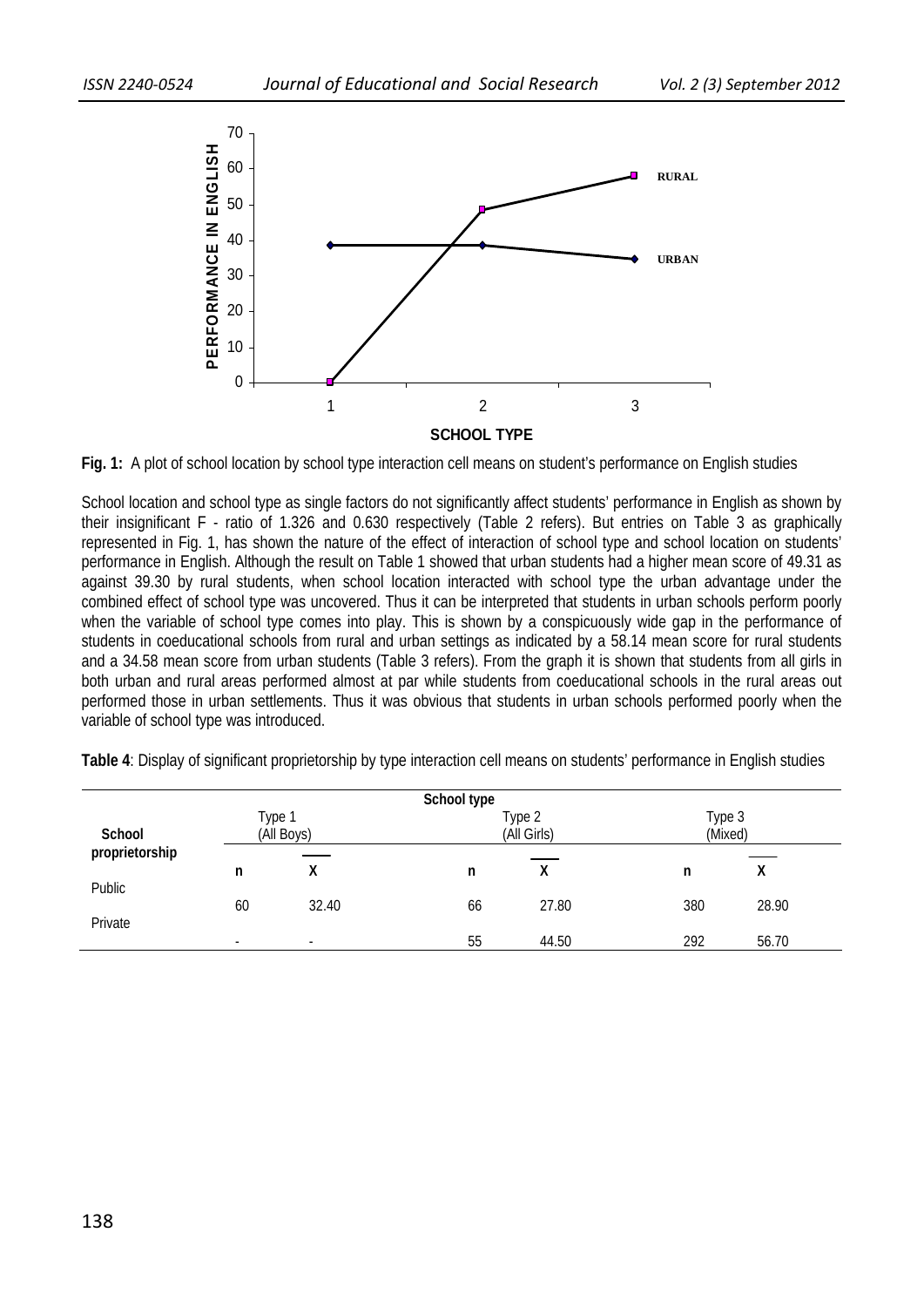

**Fig. 2:** A plot of school proprietorship by school type interaction cell means on student's performance on English studies

All though school type has no independent effect on students' performance on English studies, the result on Table 34 as graphically represented in Fig. 2 showed that students in private schools perform better than students in public schools irrespective of the school type they attend. The F-ratio of the 2 way interaction between school proprietorship and school type was found to be 3.550 was significant at  $P < 0.05$ . This is interpreted to mean that the performance in English studies by students from public schools tend to dwindle when considered along with the school ownership factor, while students from private schools improve in their performance irrespective of their type of school.

The result of the 3-way interaction of school location by school type by school proprietorship on students' performance in English studies was not statistically significant as shown in Table 2.

### **5. Discussion of Findings**

The analysis of the effect of school variables on students' performance in English studies using a 3 way factorial ANOVA indicates that school proprietorship earned an F – ratio of 7.852 to top the significance table at 0.05 this result was supported by results of researches carried out by Kim and Placier(2004) and Lukbiensk and Lukbiensk (2005). Result displayed on Table 2 showed that school location does not affect performance in English studies significantly. This result confirms an earlier result reported by Jegede (1984) although it was at variance with the result submitted by Khandker et al (1994).

Although there was no main effect by school location, a further analysis involving the interplay of school type yielded a significant effect on English performance. On inspecting Table 1, the mean sore of urban students was higher than that of rural students, but when the variable of school type was entered in the analysis, it was observed that students in rural schools performed better than those in urban schools. School location also significantly affected performance in English when it interacted with school proprietorship. School type of all the variables had the least effect on students' performance in English studies.

### **6. Conclusion**

The research findings indicated that school proprietorship was the only school variable out of the three that exerted a significant effect on students' performance in English studies. School type on its own had no significant effect in predicting students' performance in English studies but when interacting with school location and school proprietorship respectively its underlying effect was uncovered.

### **7. Recommendations**

Based on the findings of this study, the researcher recommends that the government, teachers, parents and all stakes